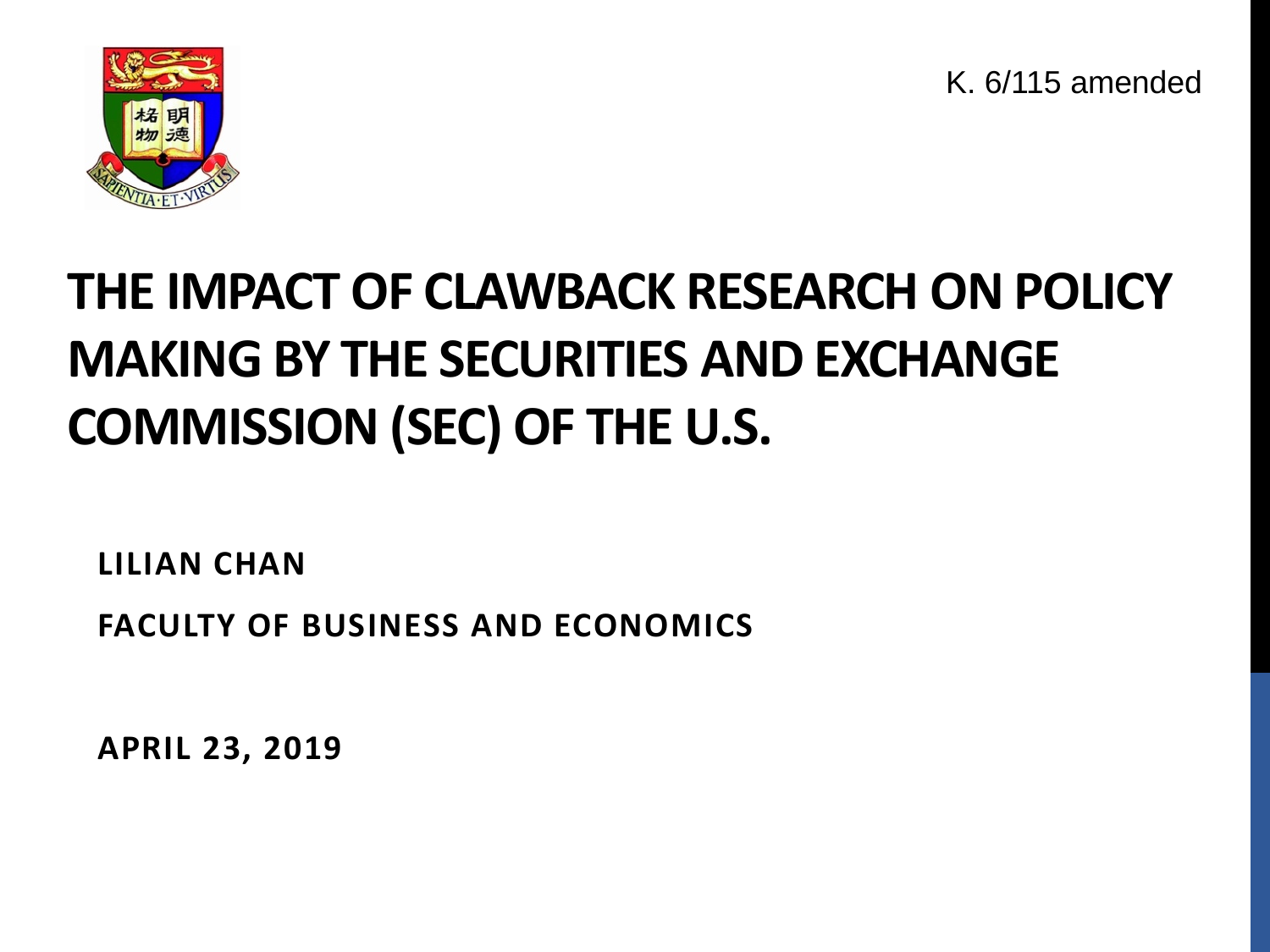#### **Summary of the Impact**

In order to reform the financial regulatory system of the United States after the financial crisis happened in 2007-2008, the Dodd-Frank Wall Street Reform and Consumer Protection Act (the Dodd-Frank Act hereafter) was proposed in 2010.

To comply with Section 954 of the Dodd-Frank Act, in 2015 the Securities and Exchange Commission (SEC) of the U.S. proposed Rule 10D-1 that all listed companies (over 4,000 firms), in the U.S. will be required to recover the excess incentive-based compensation received by an executive officer starting from 2017 if the company is required to prepare an accounting restatement to correct a material error, i.e. clawback provision.

Chan's clawback research in accounting played a significant role in this proposal **– the findings motivated the formulation of the rule and were cited in debates among policy makers, legislators, industry leaders, and market participants afterwards.**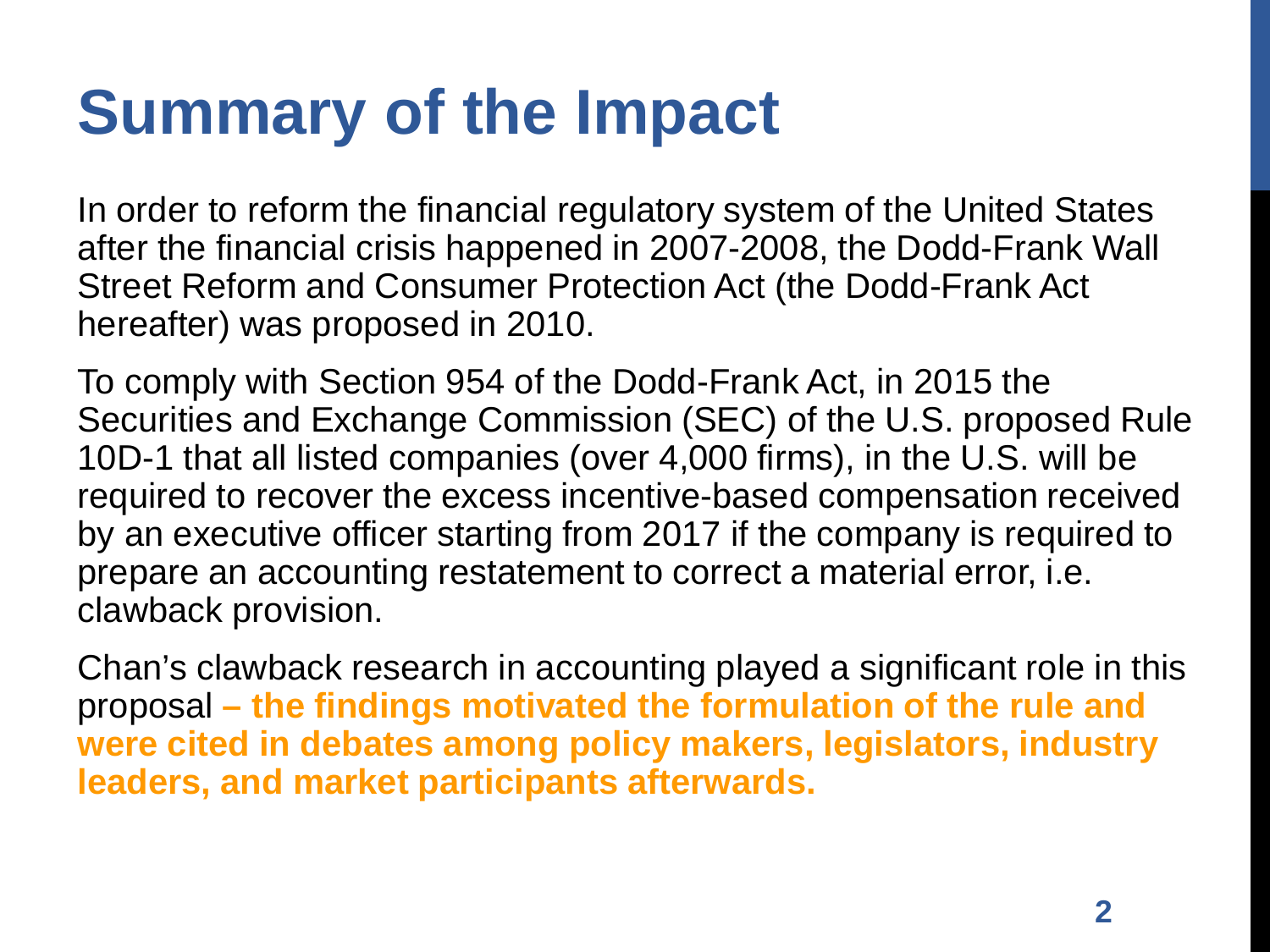Explain the **quality of the knowledge** embodied in your KE project 1. An outline of what the underpinning research was

#### $\triangleright$  What is clawback provisions?

Clawback provisions (hereafter clawbacks) require top executive officers to recover their excess incentive-based compensation when the firm is required to restate its financial statement due to fraud.

#### $\triangleright$  Topics examined:

- **Benefits** of clawback adoptions including financial reporting quality, auditor behavior, and bank loans terms
- **Costs** of clawback adoptions including long term operating performance and operating decisions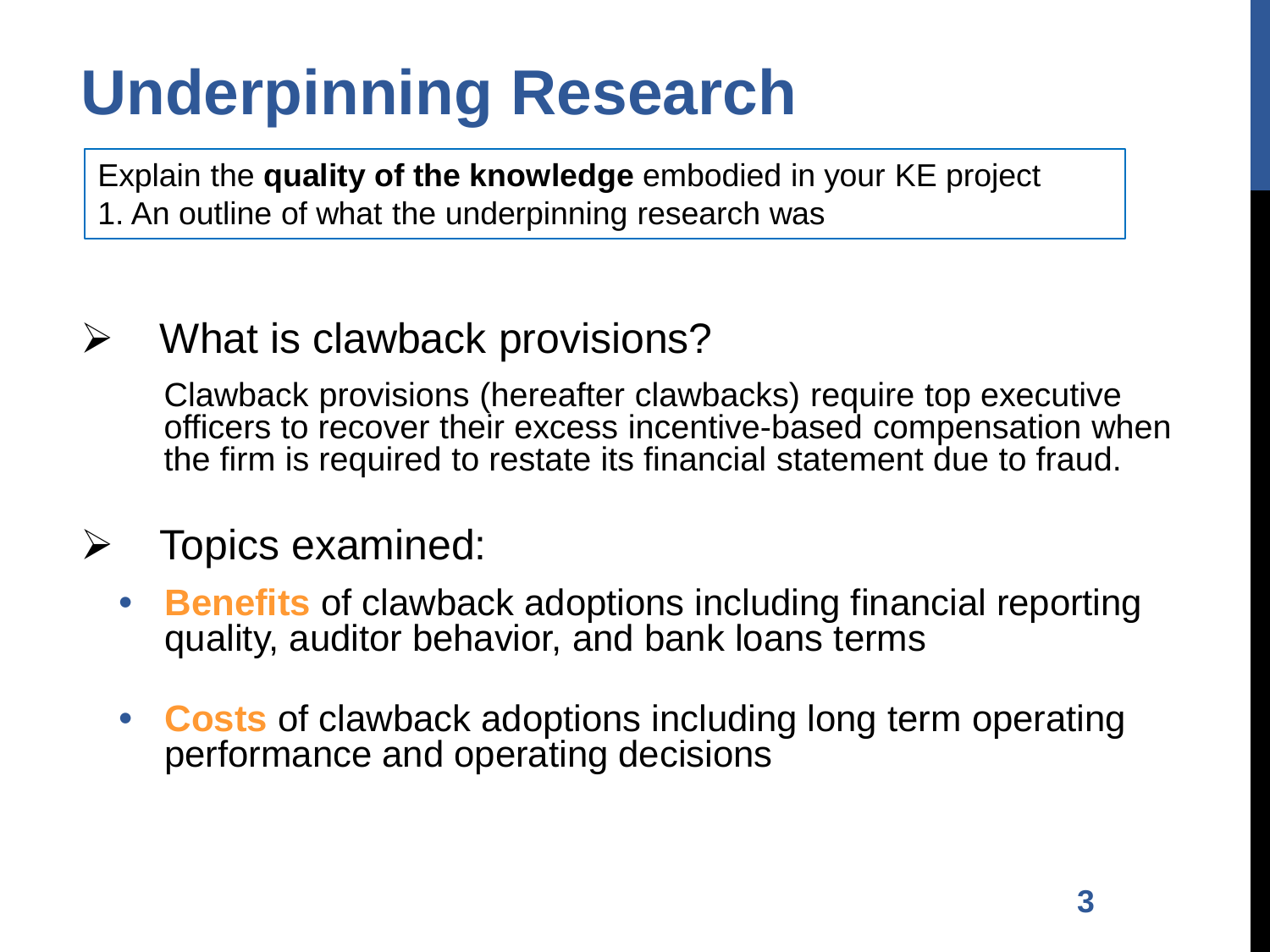2. When your research was undertaken, and your role in the creation of such knowledge

 $\triangleright$  The research started in 2010 and Chan's role was to identify which are the clawback firms, execute the empirical analyses, and write up the papers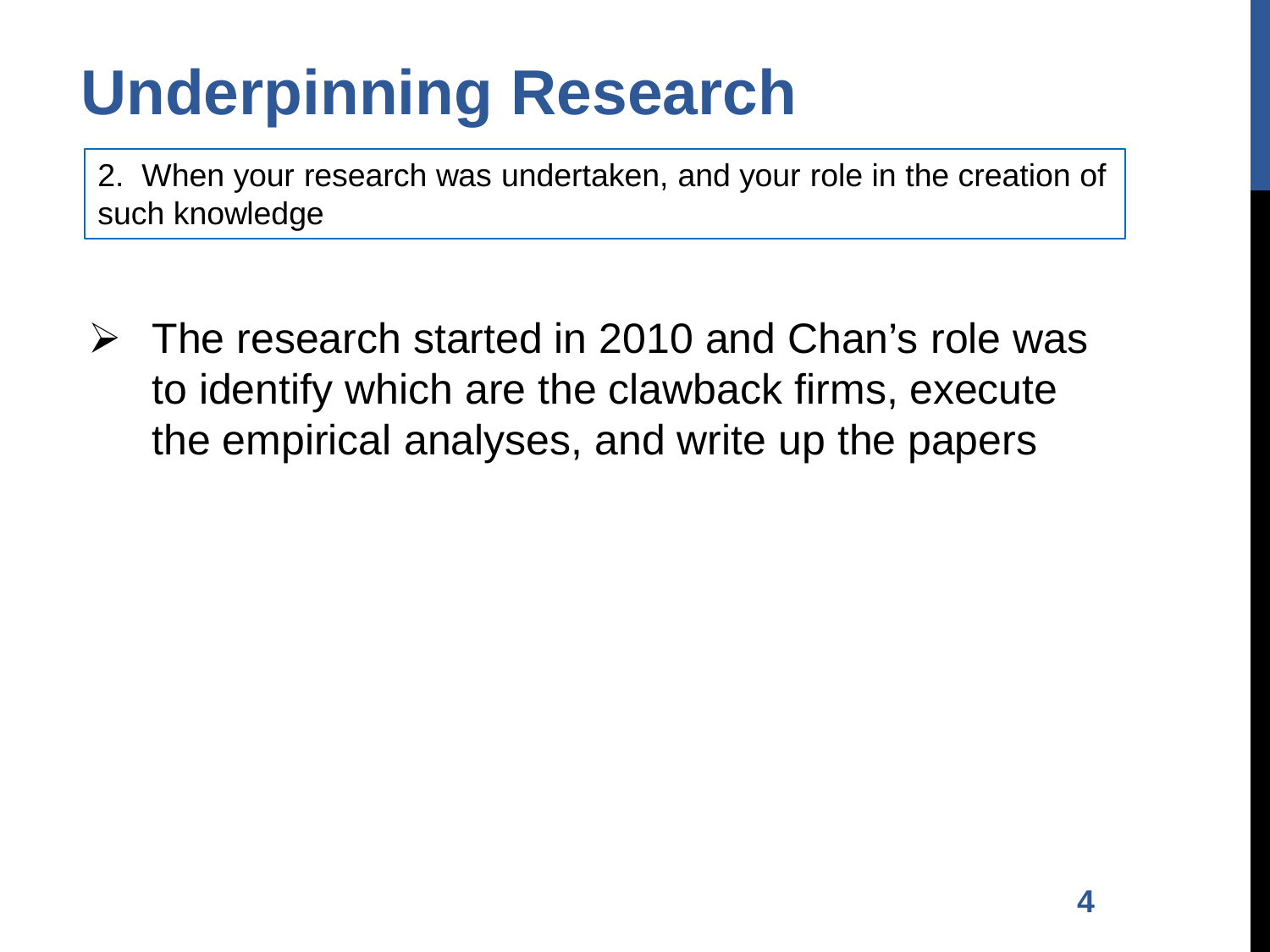3. Any relevant key contextual information about this area of research

 $\triangleright$  The co-authors of the papers are faculty members at The Hong Kong University of Science and Technology and City University of Hong Kong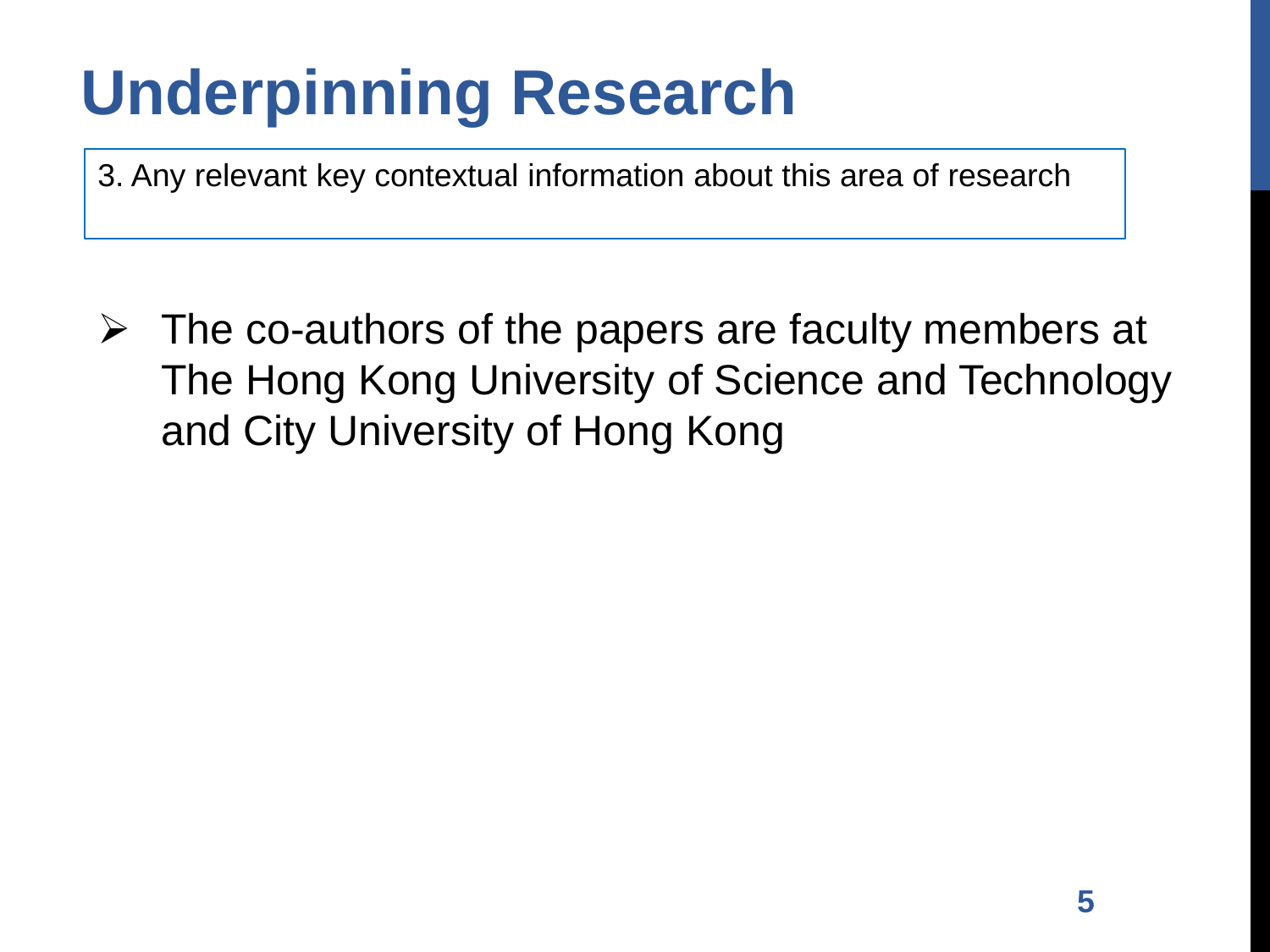4. Innovativeness of the knowledge arising from your research at HKU



The effects of firm-initiated clawback provisions on earnings quality and auditor behavior  $\overline{x}$ 

Lilian H. Chan<sup>a</sup>, Kevin C.W. Chen<sup>b,\*</sup>, Tai-Yuan Chen<sup>b</sup>, Yangxin Yu<sup>c</sup>

<sup>a</sup> The University of Hong Kong, Hong Kong

<sup>b</sup> Hong Kong University of Science and Technology, Kowloon, Hong Kong

<sup>c</sup> The Australian National University, Australia

#### The research is **one of the first published work related to clawback adoptions** in the accounting and finance areas **6**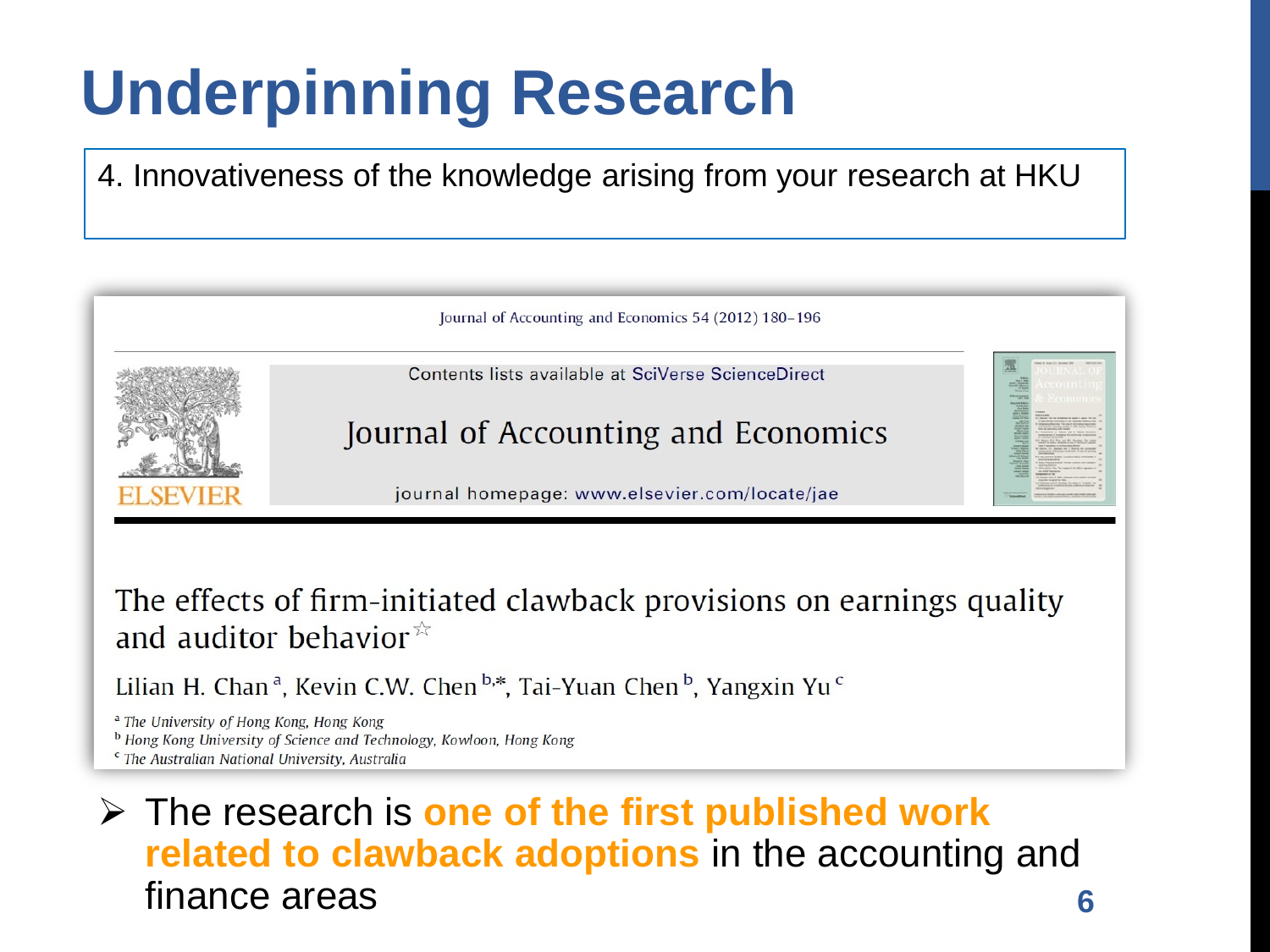5. Significance of the key insights or findings from the research that relate to the impact achieved by the KE project

#### **Benefits of clawback**

- Earnings quality improves
- Audit fees are lower
- Auditors are less likely to report material internal control weaknesses
- Audit report lags are shorter for firms adopting clawbacks
- Borrowing costs of clawback firms are lower because of better earnings quality

Source: Chan et al. (2012, 2013)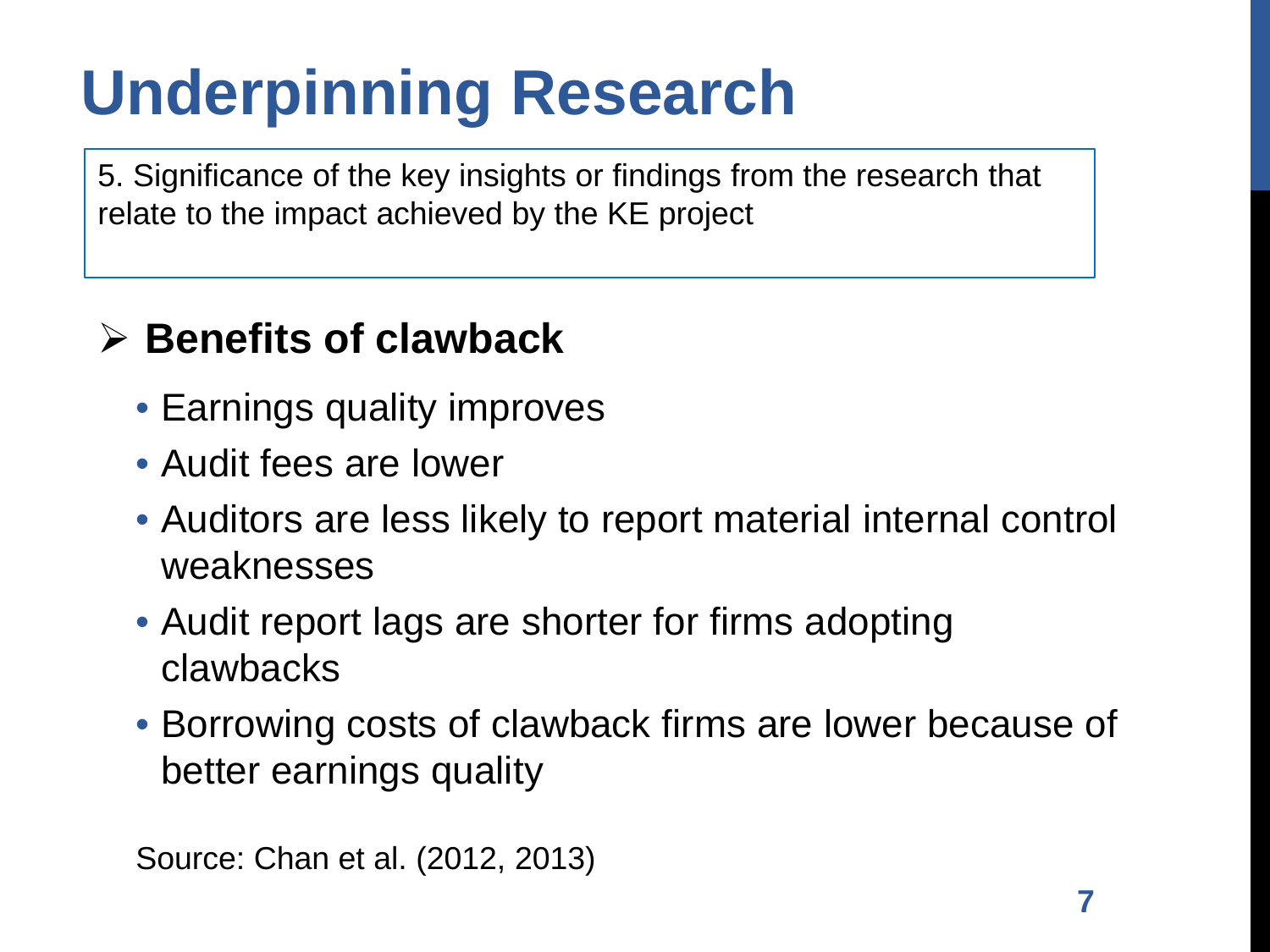#### **Costs of clawback**

- Clawback firms tend to choose real earnings manipulations, i.e., they are more likely to cut research and development expenses and advertising expenses, to meet earnings targets.
- This will lead to suboptimal operating decisions and will have adverse effect on future performance in the long run.

Source: Chan et al. (2015)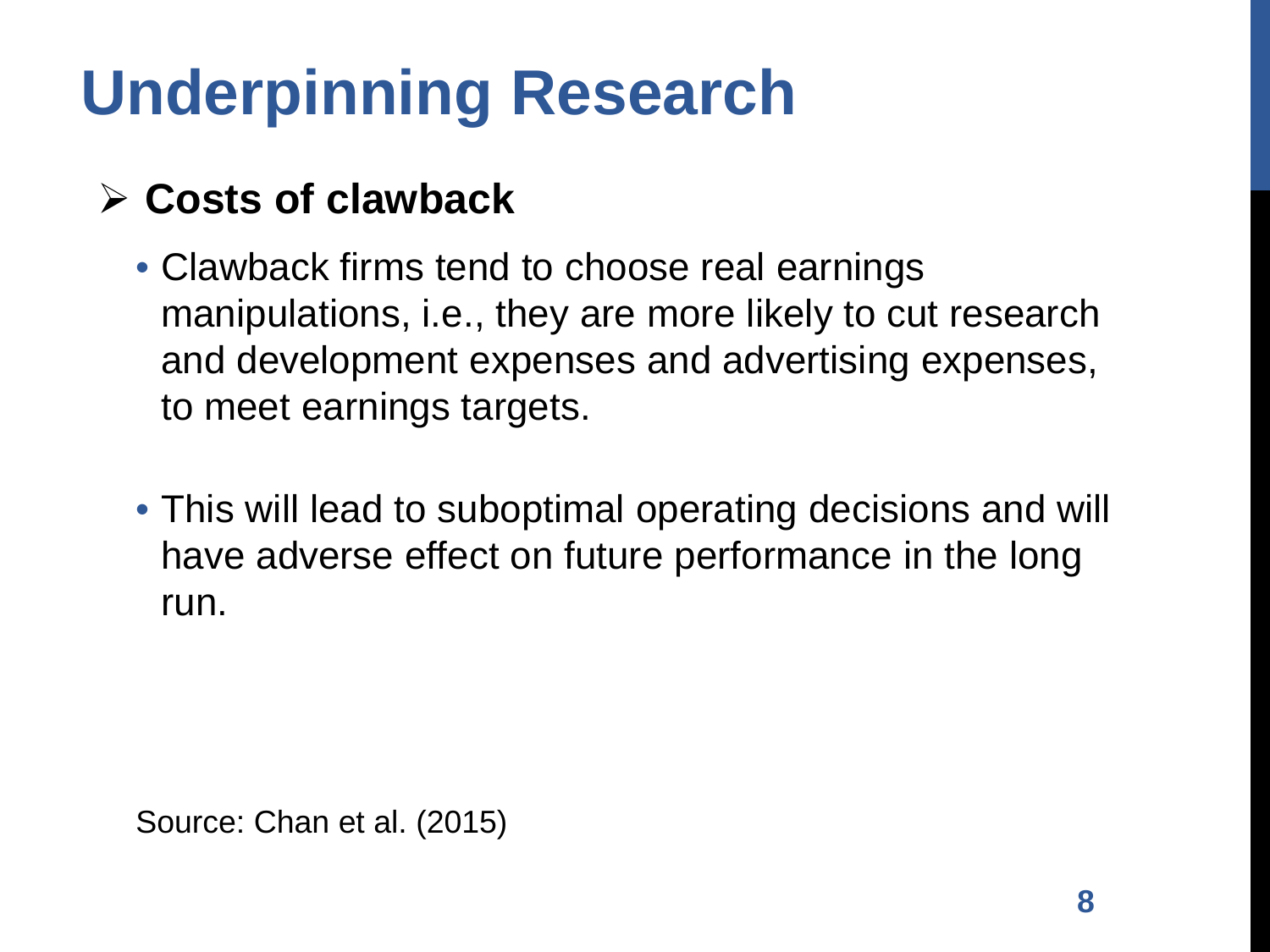### **Engagement**

1. Explain the **engagement process** through which the knowledge arising from the research described above was shared with or transferred to the target beneficiaries

#### **Papers published in top accounting and finance journals**

- Chan, L.H., K.C.W. Chen, T.-Y.Chen, and Y.Yu.2012. The effects of firm-initiated clawback provisions on earnings quality and auditor - Impact factor: 6.875 (second highest in accounting journals); H index: 122\*
- Chan, L.H., K.C.W. Chen, and T.-Y.Chen. 2013. The effects of firm- initiated clawback provisions on bank loan contracting. Journal of

- Impact factor: 12.489 (third highest in finance journals); H index: 206\*

• Chan, L.H., K.C.W. Chen, T.-Y. Chen, and Y. Yu.2015. Substitution between real and accruals-based earnings management after voluntary adoption of compensation clawback provisions. The Accounting Review 90 (1), 147–174.

- Impact factor: 3.946 (third highest in accounting journals); H index: 125\* **9**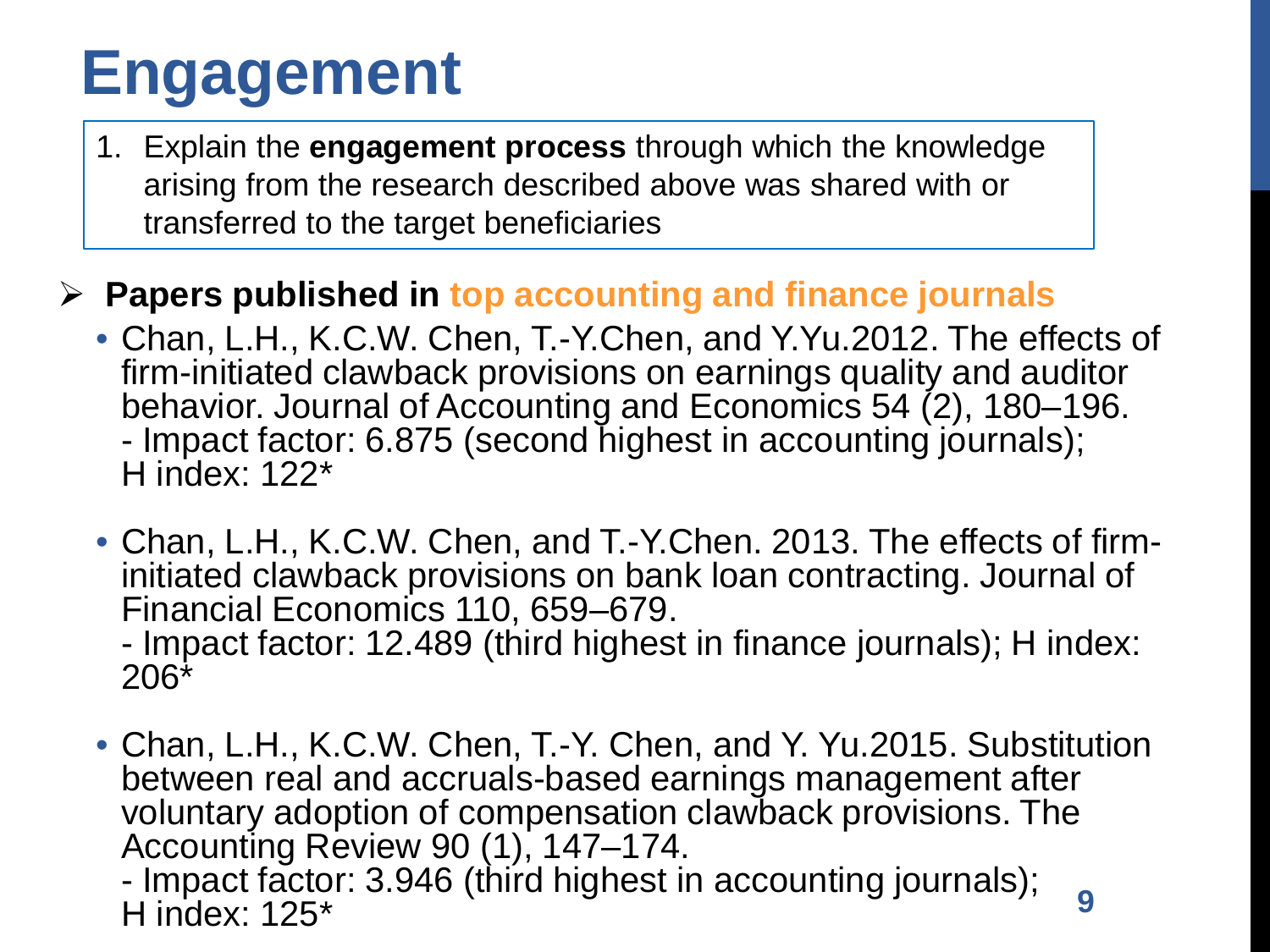1 & 3. **Beneficiaries** - the non-academic sector(s) or organizations that have benefitted or been impacted on; and description of the **evidence** or indicators of the extent of the impact

#### **i. Informing policy makers such as SEC and legislators**

The research informed the policymakers while formulating the proposed rule.

The SEC first cited the work by Chan and others (2012) to illustrate the reasons of proposing the 10D-1 rule is to improve financial reporting quality in order to protect investors after the financial crisis in 2007-2008.

*"The proposed rule and rule amendments may also provide executives with an increased incentive to take steps to reduce the likelihood of inadvertent misreporting... One study281 found that, after the implementation of a recovery policy, an auditor is less likely to report a material weakness in an issuer's internal controls over financial reporting, which is consistent with issuers devoting more resources to internal controls over financial reporting."* (SEC, 2015: 115).

\*Footnote 281 referred to Chan et al. (2012)

Source: Securities and Exchange Commission (SEC), 2015. Listing Standards for Recovery of Erroneously Awarded Compensation. File No. S7-12-15. ([https://www.sec.gov/rules/proposed/2015/33-9861.pdf\)](https://www.sec.gov/rules/proposed/2015/33-9861.pdf)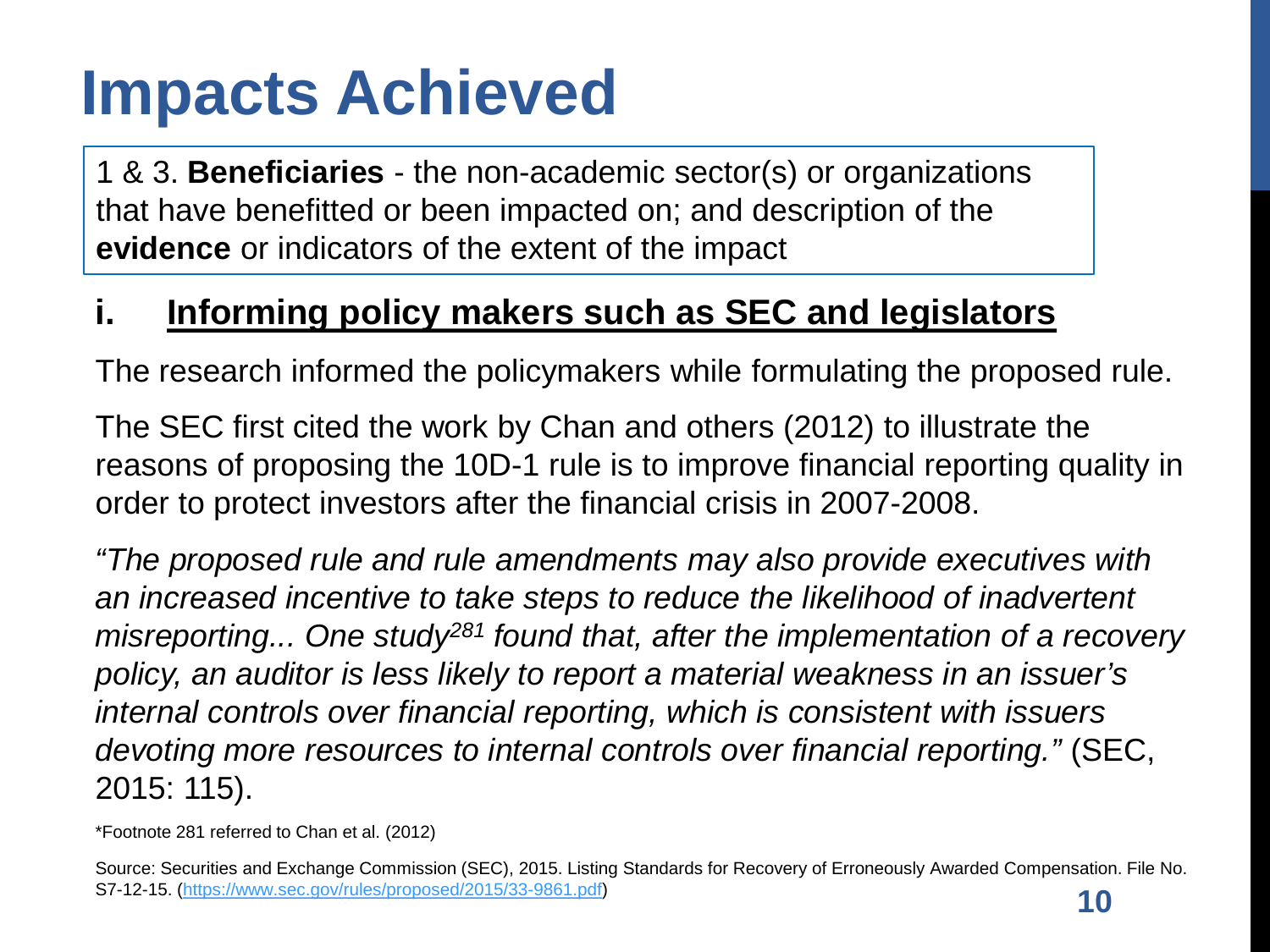1 & 3. **Beneficiaries** - the non-academic sector(s) or organizations that have benefitted or been impacted on; and description of the **evidence** or indicators of the extent of the impact

#### **i. Informing policy makers such as SEC and legislators**

In the same document, it cited and discussed, **the only published paper in top accounting journals**, about the costs of clawback adoptions (SEC, 2015: 119):

*"One study291 suggests that a compensation recovery policy could result in an increased likelihood of an executive making suboptimal operating decisions in order to affect specific financial reporting measures as a result of the decreased incentive to use accounting judgments to affect those financial reporting measures"*

\*Footnote 291 referred to and elaborated Chan and others' research on the cost of clawback.

Source: Securities and Exchange Commission, 2015. Listing Standards for Recovery of Erroneously Awarded Compensation. File No. S7- 12-15. [\(https://www.sec.gov/rules/proposed/2015/33-9861.pdf\)](https://www.sec.gov/rules/proposed/2015/33-9861.pdf)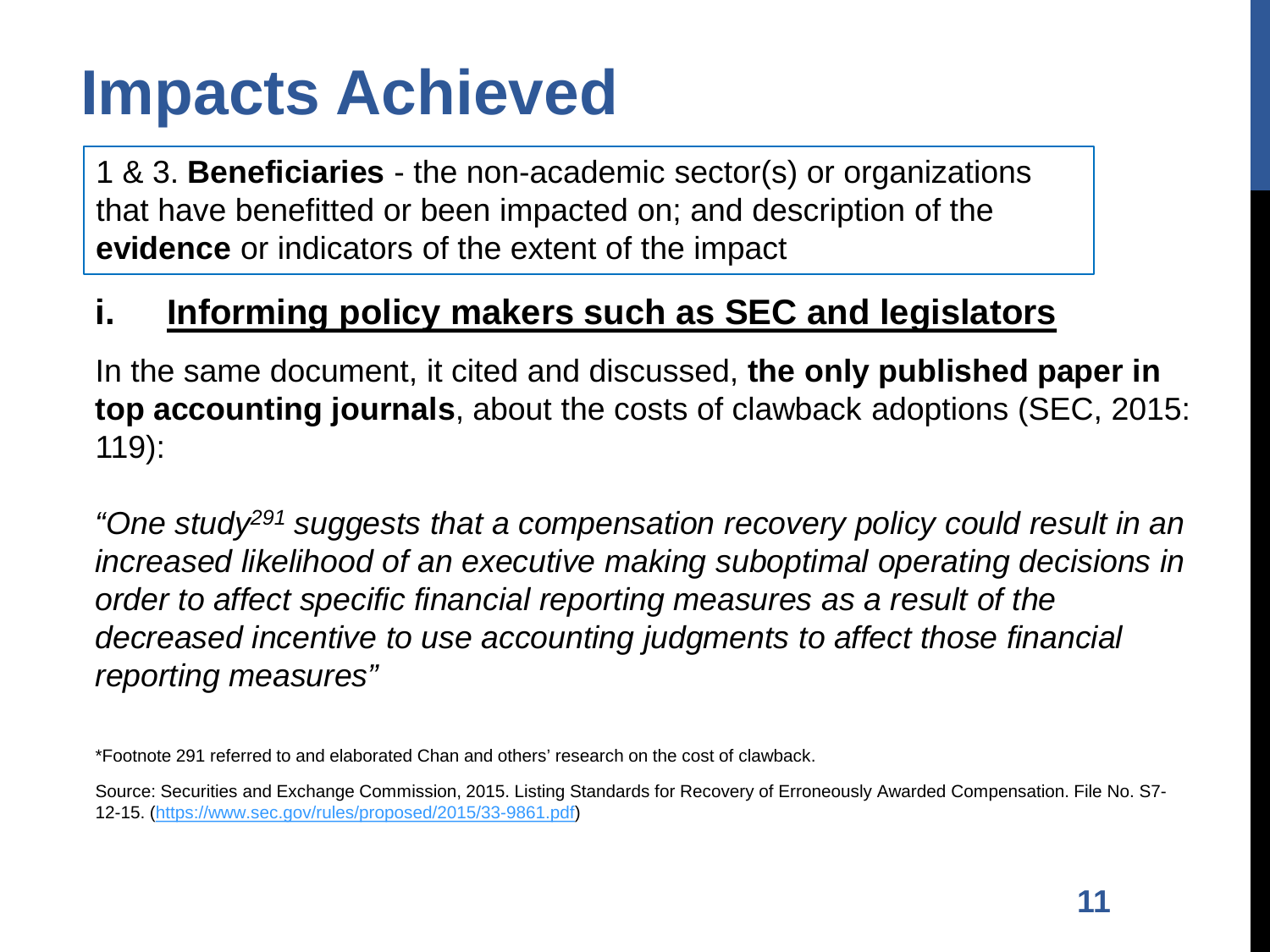1 & 3. **Beneficiaries** - the non-academic sector(s) or organizations that have benefitted or been impacted on; and description of the **evidence** or indicators of the extent of the impact

#### **ii. Informing the civil society in the debate**

Public Citizen, a sizeable non-profit consumer advocacy organization representing the voices of more than 400,000 members and supporters in the US, cited our 2012 research in its reply to the SEC's call for comment on the proposed rule (p.1):

*"In the end, a well implemented and enforced claw back policy should help reduce the temptation of management to fudge the numbers. Researchers Lilian H. Chan, Kevin C.W. Chen, Tai-Yuan Chen and Yangxin Yu in the Journal of Accounting and Economics have affirmed that where firms have implemented a claw back policy, the auditor is less likely to report a material weakness."*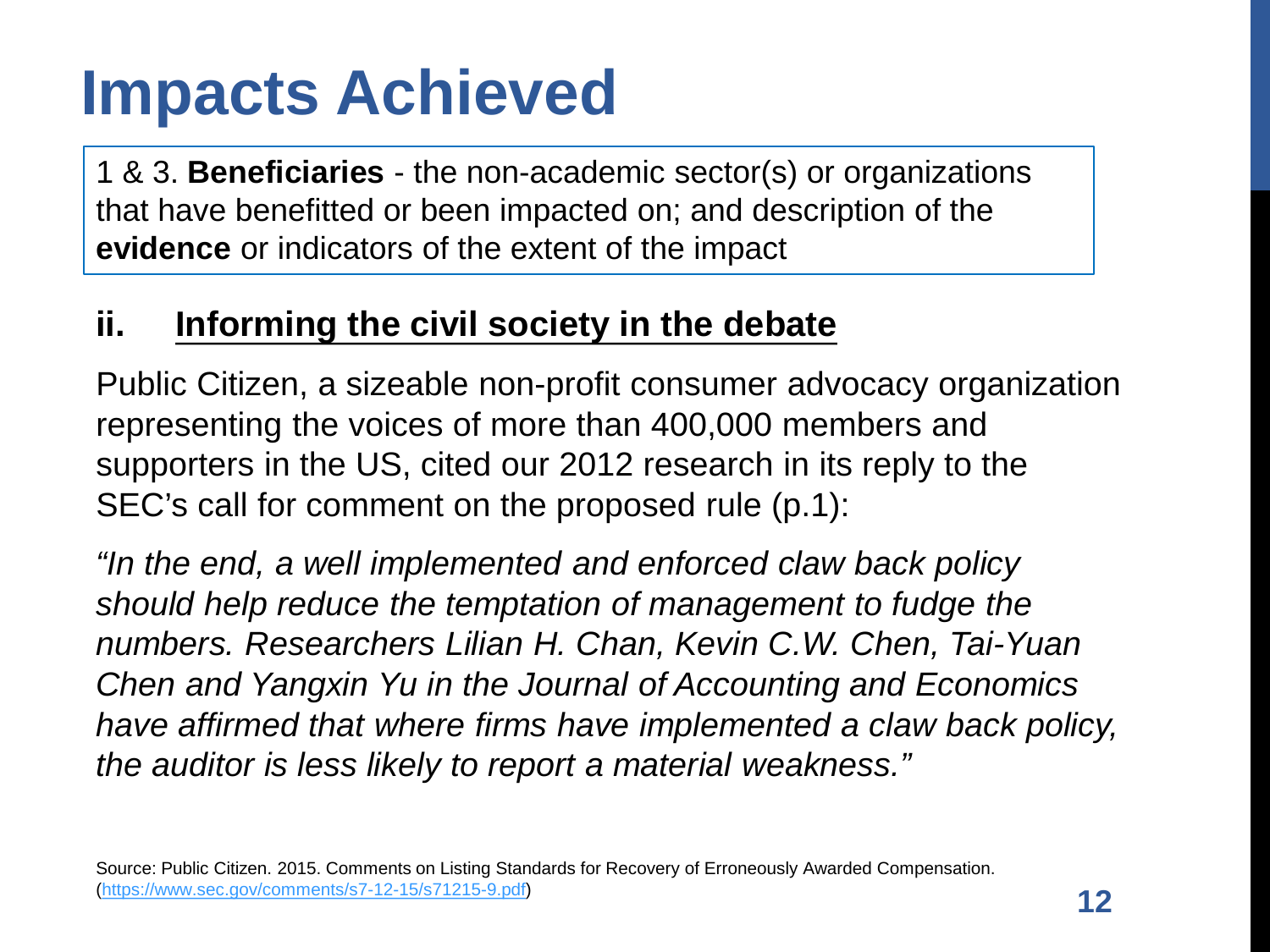1 & 3. **Beneficiaries** - the non-academic sector(s) or organizations that have benefitted or been impacted on; and description of the **evidence** or indicators of the extent of the impact

#### **iii. Informing practitioners and accounting professions**

In addition, the proposal has been widely discussed in media and among practitioners and accounting professions

- Adoptions of Clawbacks Tied to Earnings Manipulation. 2015. CFO.com. (<http://www.cfo.com/accounting-tax/2015/01/adoption-clawbacks-tied-earnings-manipulation/>)
- Clawbacks Can Lead to Accounting Gimmicks. 2015. Accounting Today. ([https://www.accountingtoday.com/news/clawbacks-can-lead-to-accounting-gimmicks\)](https://www.accountingtoday.com/news/clawbacks-can-lead-to-accounting-gimmicks)
- Corporate Financial Weekly. 2015. Study Finds Executive Compensation Clawback Provisions Do Not Eliminate Possible Earnings Manipulation. [\(https://www.corporatefinancialweeklydigest.com/2015/01/articles/litigation/study-finds-executive](https://www.corporatefinancialweeklydigest.com/2015/01/articles/litigation/study-finds-executive-compensation-clawback-provisions-do-not-eliminate-possible-earnings-manipulation/)compensation-clawback-provisions-do-not-eliminate-possible-earnings-manipulation/)
- The National Law Review. 2015. Hong Kong Study Finds Executive Compensation Clawback Provisions Do Not Eliminate Possible Earnings Manipulation. [\(https://www.natlawreview.com/article/hong-kong-study-finds-executive-compensation-clawback](https://www.natlawreview.com/article/hong-kong-study-finds-executive-compensation-clawback-provisions-do-not-eliminate-po)provisions-do-not-eliminate-po)